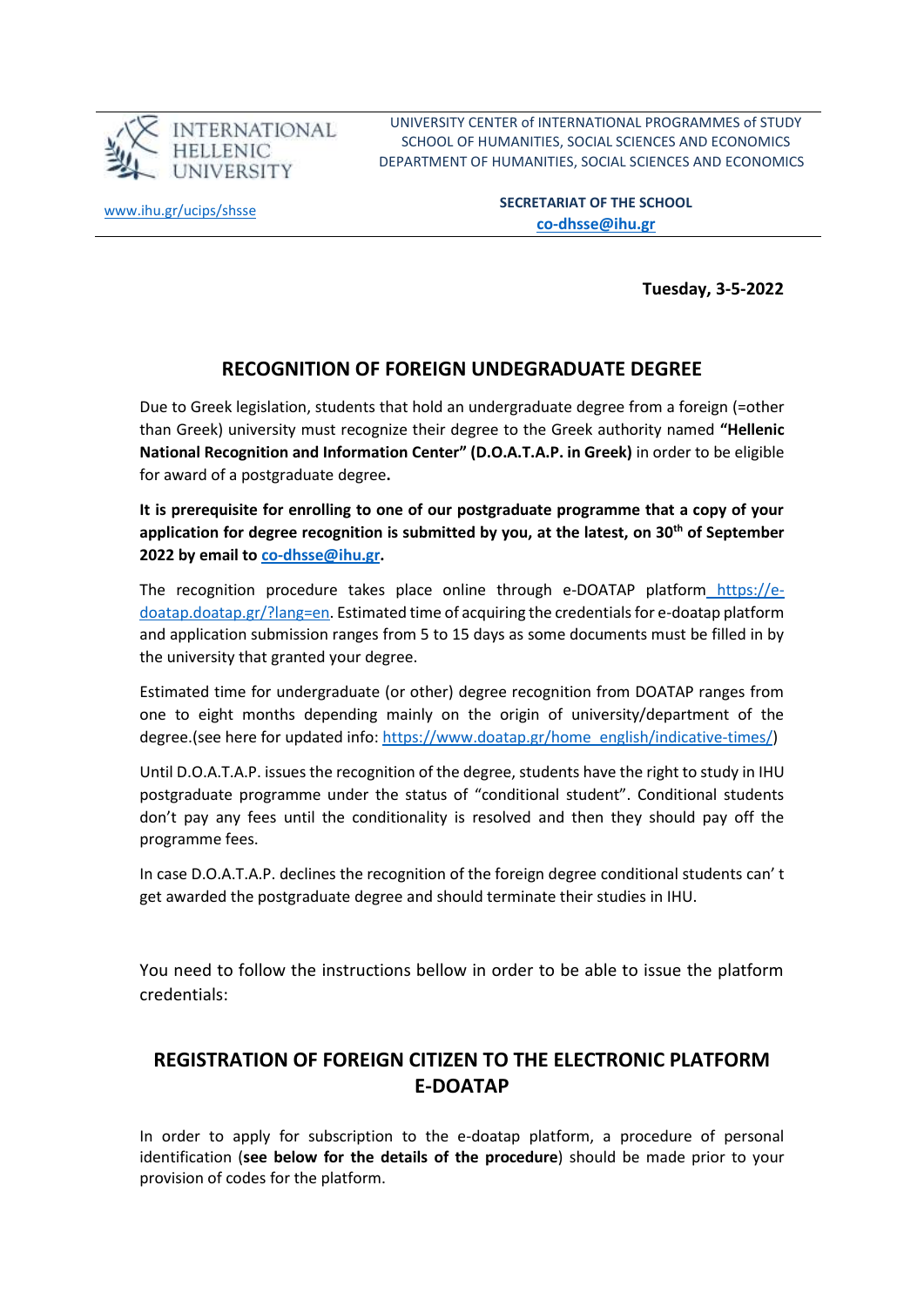If you live in Athens or Thessaloniki (Greece) or you are able to travel there, this can be done by going in person with your passport to DOATAP offices in Athens (54 Ag. Konstantinou St.) or to DOATAP offices in Thessaloniki (Ministry Makedonias - Thrakis, Dioikitirio), and submit the relevant application.

In case you **live abroad**, you can **be identified by the Greek Embassy/Consulate** in the foreign country you reside.

"Being identified" means that you visit the Embassy or Consulate in person, and you sign there (and not before) the application for credentials in order for the Embassy staff to bear witness for your signing and confirming this by stamping your application with their proper stamp or some other kind of confirmation that they will provide.

Another term for this kind of identification is "confirmation of genuineness of signature"

Then you email to [helpdesk@doatap.gr](mailto:helpdesk@doatap.gr) and [protocol@doatap.gr](mailto:protocol@doatap.gr) the following:

- 1) **your confirmed application for credentials** (see below for the application form)
- 2) **Copy of your passport or other identification document you presented in the Empbassy/Consulate**.

After that, you will receive an email with the credentials for signing in the e-doatap platform.

## **INSTRUCTIONS OF APPLYING FOR AN UNDERGRADUATE DEGREE RECOGNITION**

In the link<https://e-doatap.doatap.gr/> you will find a complete guide about applying for a degree recognition by clicking the menu "FORMS AND INSTRUCTIONS".

The main necessary instructions are in the following documents:

- 1. Electronic Application System manual.pdf
- 2. REGISTRATION of FOREIGN CITIZEN ΕΓΓΡΑΦΗ ΑΛΛΟΔΑΠΩΝ v2.pdf
- 3. FAQ e-doatap EN.pdf
- 4. QUESTIONNAIRE.pdf
- 5. REQUIRED DOCUMENTS FOR RECOGNITION OF UNDERGRADUATE DEGREE.pdf
- 6. SOLEMN DECLARATION.pdf
- 7. UNI CERTIFICATE BSc or MSc EN.pdf

#### **Fee payment**

As far as fee payment is concerned and for the current date the total amount is 230.40 €. (Please advise the <https://e-doatap.doatap.gr/?lang=en> web page for updated info). The amount should be deposited to the Bank of Greece in the bank account described inside the document titled "REQUIRED DOCUMENTS FOR RECOGNITION OF UNDERGRADUATE DEGREE.pdf" under the mandatory document numbered 2, 'Receipt of fee payment'.

#### **The name of the applicant should be entered in the deposit form as depositor and will appear on the printed copy of the receipt.**

A copy of the receipt must be attached in the online application together with all the other documents described in the file "REQUIRED DOCUMENTS FOR RECOGNITION OF UNDERGRADUATE DEGREE.pdf".